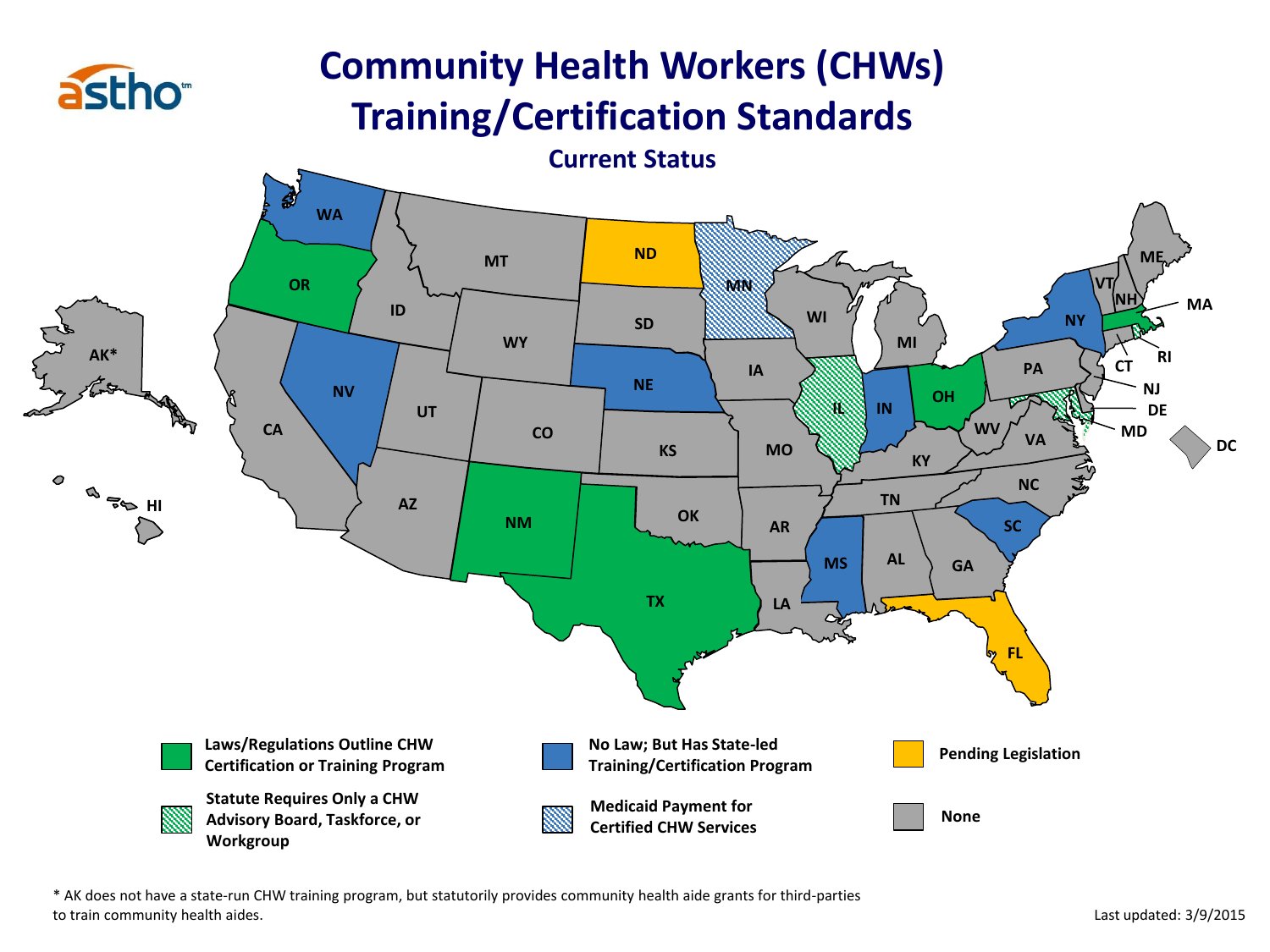

## **Community Health Workers (CHWs) Training/Certification Standards**

**Statutory & Department Program Requirements**

| State                                                  |                               |           | IN     | SMD.      | MA        | <b>TM N</b> | <b>MS</b> | <b>NE</b>                | <b>NM</b> | <b>NY</b> | <b>NV</b> | <b>OH</b> | <b>OR</b> |    | <b>SC</b> |           | <b>WA</b> |
|--------------------------------------------------------|-------------------------------|-----------|--------|-----------|-----------|-------------|-----------|--------------------------|-----------|-----------|-----------|-----------|-----------|----|-----------|-----------|-----------|
| Year of Enactment                                      |                               | 14        | 13     | 14        | 10        | 07          | 12        | $\overline{\phantom{a}}$ | 14        | 10        | 13        | 03        | 11        | 11 | 12        | 99        | 11        |
|                                                        | Dept. of Health/Public Health | $\bullet$ | $\ast$ | $\bullet$ | $\bullet$ |             | $\ast$    | $\ast$                   |           | $\ast$    | $\ast$    |           | $\bullet$ |    | $\ast$    |           | $\ast$    |
| <b>Department or Agency</b><br><b>Responsibilities</b> | Dept. of Human Services       |           |        |           |           | ٠           |           |                          |           |           |           |           |           |    |           |           |           |
|                                                        | <b>Board of Nursing</b>       |           |        |           |           |             |           |                          |           |           |           | $\bullet$ |           |    |           |           |           |
| Scope of practice described                            |                               |           | $\ast$ |           |           | $\ast$      | $\ast$    | $\ast$                   |           | $\ast$    | $\ast$    |           | $\bullet$ |    |           | $\bullet$ |           |
| Core competencies established                          |                               |           |        |           |           |             |           | $\ast$                   |           |           | $\ast$    |           | $\ddot{}$ |    |           |           |           |
| Health professional supervisor required                |                               |           |        |           |           | $\bullet$   |           |                          |           |           |           |           |           |    | $\ast$    |           |           |
| CHW Advisory Board/Taskforce/Workgroup established     |                               |           | $\ast$ | $\bullet$ |           |             | $\ast$    |                          | $\bullet$ |           |           |           | $+$       |    | $\ast$    | $\bullet$ |           |
| Continuing education required                          |                               |           |        |           | $\bullet$ |             |           |                          | $\bullet$ |           |           |           | $\ddot{}$ |    |           |           | $\ast$    |
| Board of CHW Certification to Recommend Standards      |                               |           |        |           | ٠         |             |           |                          |           |           |           |           |           |    |           |           |           |
| University-run certification program                   |                               |           |        |           |           | ٠           |           |                          |           |           |           |           |           |    |           |           |           |
| Background/criminal checks required                    |                               |           |        |           |           |             |           |                          | ٠         |           |           |           | $\ddot{}$ |    |           |           |           |
| Age requirements established                           |                               |           | $\ast$ |           | $\bullet$ |             |           |                          | $\ddot{}$ |           |           |           | $\ddot{}$ |    |           |           |           |
| Out-of-state certifications accepted                   |                               |           |        |           |           |             |           |                          |           |           |           |           |           |    |           |           |           |
| Fees collected to support program                      |                               |           |        |           | $\bullet$ |             |           |                          | ٠         |           |           |           |           |    |           |           |           |
| Complaint/disciplinary proceedings established         |                               |           |        |           | ٠         |             |           |                          | ٠         |           |           |           | $\ddot{}$ |    |           |           |           |
| Possession of certification documentation required     |                               |           |        |           | $\bullet$ |             |           |                          |           |           |           |           |           |    |           |           |           |
| <b>Certification Renewal</b>                           | Two years                     |           |        |           | ٠         |             |           |                          |           |           |           |           |           |    |           |           |           |
| Period                                                 | Three years                   |           |        |           |           |             |           |                          |           |           |           |           | ٠         |    |           |           |           |

+ Information not in implementing legislation, but in accompanying regulations.

\* Does not have legislation, but is Department-established.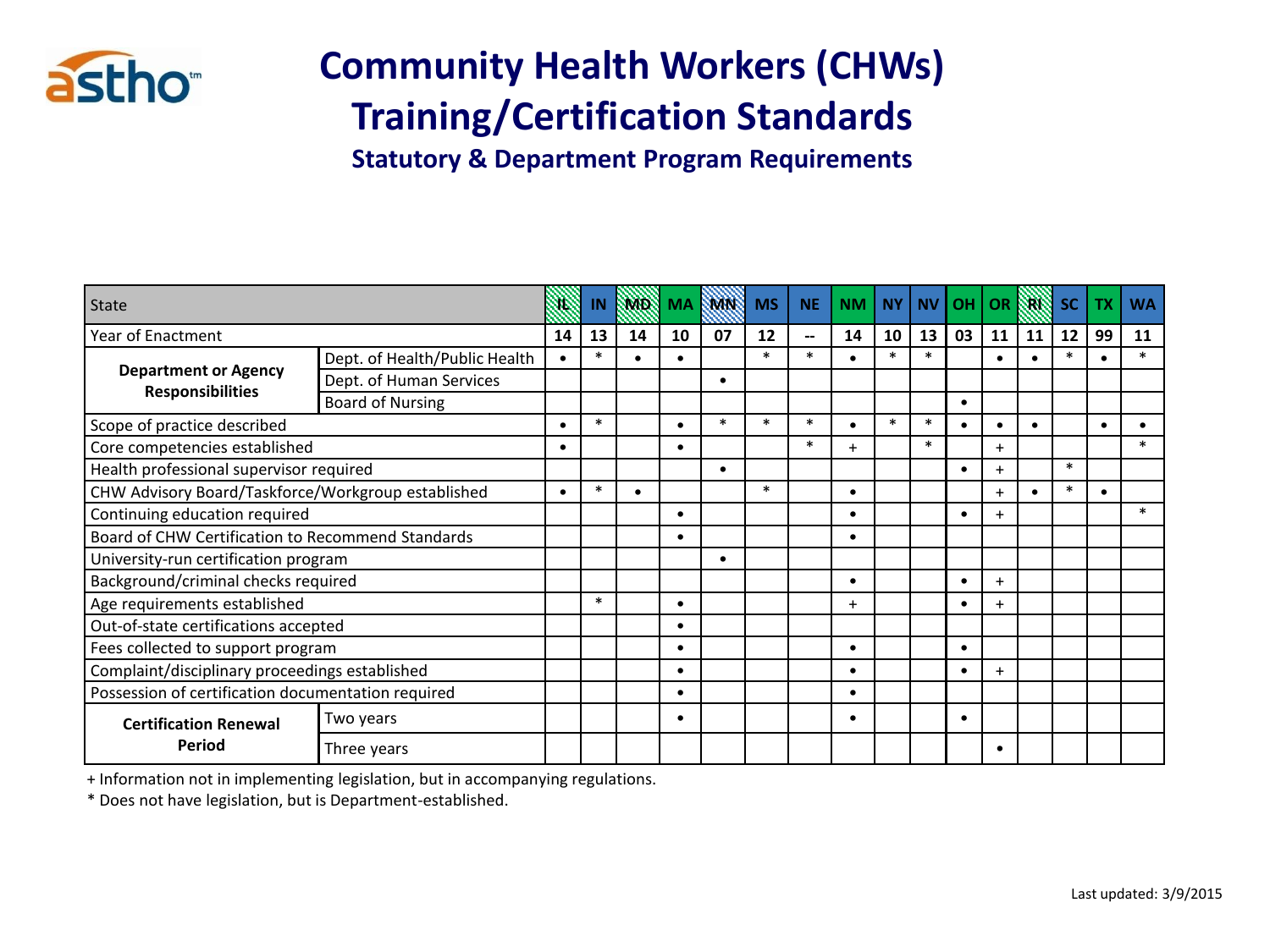

## **2015 STATE LEGISLATIVE STATUS UPDATE: COMMUNITY HEALTH WORKER (CHW) TRAINING/CERTIFICATION STANDARDS**

| <b>STATE</b> | <b>BILL NO OR</b> | <b>SUMMARY</b>                                                                                                                                                                          | <b>STATUS/NOTES</b>          |
|--------------|-------------------|-----------------------------------------------------------------------------------------------------------------------------------------------------------------------------------------|------------------------------|
|              | <b>REGULATION</b> |                                                                                                                                                                                         |                              |
| AK           | HB 209            | Alaska does not have a state-run CHW certification program. Alaska, however, operates the                                                                                               | Enacted.                     |
|              | (1993)            | Community Health Aide Program (CHAP), which provides community health aide grants for third-                                                                                            |                              |
|              |                   | parties to train community health aides as Community Health Practitioners (CHPs). Trainees                                                                                              |                              |
|              |                   | must complete an examination at the conclusion of the training.                                                                                                                         |                              |
| FL.          | <b>HB 285</b>     | The bill defines the duties of a CHW to include serving as a liaison between health services and                                                                                        | HB 285: Introduced in Health |
|              | SB 482            | members of the community; providing resources; building community capacity to prevent                                                                                                   | Quality Subcomm.; Health     |
|              | (2015)            | disease and promote health; and collecting data to identify health care needs. The Department                                                                                           | <b>Care Appropriations</b>   |
|              |                   | of Health must establish a voluntary process by which a department-approved third-party                                                                                                 | Subcomm.; Health and Human   |
|              |                   | credentialing entity may grant a credential to an eligible individual. Certified CHWs must renew                                                                                        | Servs. Comm. - 3/3/2015      |
|              |                   | their certification every two years.                                                                                                                                                    |                              |
|              |                   |                                                                                                                                                                                         | SB 482: On Health Policy     |
|              |                   | Third-party credentialing entities must develop and administer voluntary CHW certification                                                                                              | Comm. Agenda for Hearing on  |
|              |                   | programs. Third-party credentialing entities must meet specified requirements before the                                                                                                | 3/10/2015                    |
|              |                   | Department of Health will grant approval to the program. Such requirements include                                                                                                      |                              |
|              |                   | establishing professional requirements and standards; developing core competencies and                                                                                                  |                              |
|              |                   | examination instruments; and requiring continuing education, among others.                                                                                                              |                              |
| IL.          | HB 5412           | The CHW Advisory Board Act creates an Advisory Board that is located in the Department of                                                                                               | Enacted.                     |
|              | (2014)            | Public Health. The Board must develop core competencies for the training and certification of                                                                                           |                              |
|              |                   | CHWs. The Board's report must include research related to best practices, curriculum, and<br>training programs for CHW certification; recommendations for CHW certification and renewal | Advisory Board convened.     |
|              |                   | processes; and curriculum recommendations containing the content, methodology,                                                                                                          | Has not yet released         |
|              |                   | development, and delivery of all proposed programs. The Act includes minimum requirements                                                                                               | certification standards.     |
|              |                   | for core competencies, which are those competencies that are essential to expand health and                                                                                             |                              |
|              |                   | wellness and to reduce health disparities. CHWs are prohibited from performing services that                                                                                            |                              |
|              |                   | require a license from a professional licensing board. Within a year of its first meeting, the                                                                                          |                              |
|              |                   | Advisory Board will develop a report with recommendations regarding the certification process;                                                                                          |                              |
|              |                   | best practices; reimbursement options; and proposed curriculums.                                                                                                                        |                              |
| IN           | No bill;          | The Indiana Division of Mental Health and Addiction and the Department of Health joined                                                                                                 | N/A                          |
|              | Department        | together to determine a training and certification process for CHWs. For certification, individuals                                                                                     |                              |
|              | established       | must be 18 years old, be a resident of Indiana, and have at least a high school diploma or GED.                                                                                         |                              |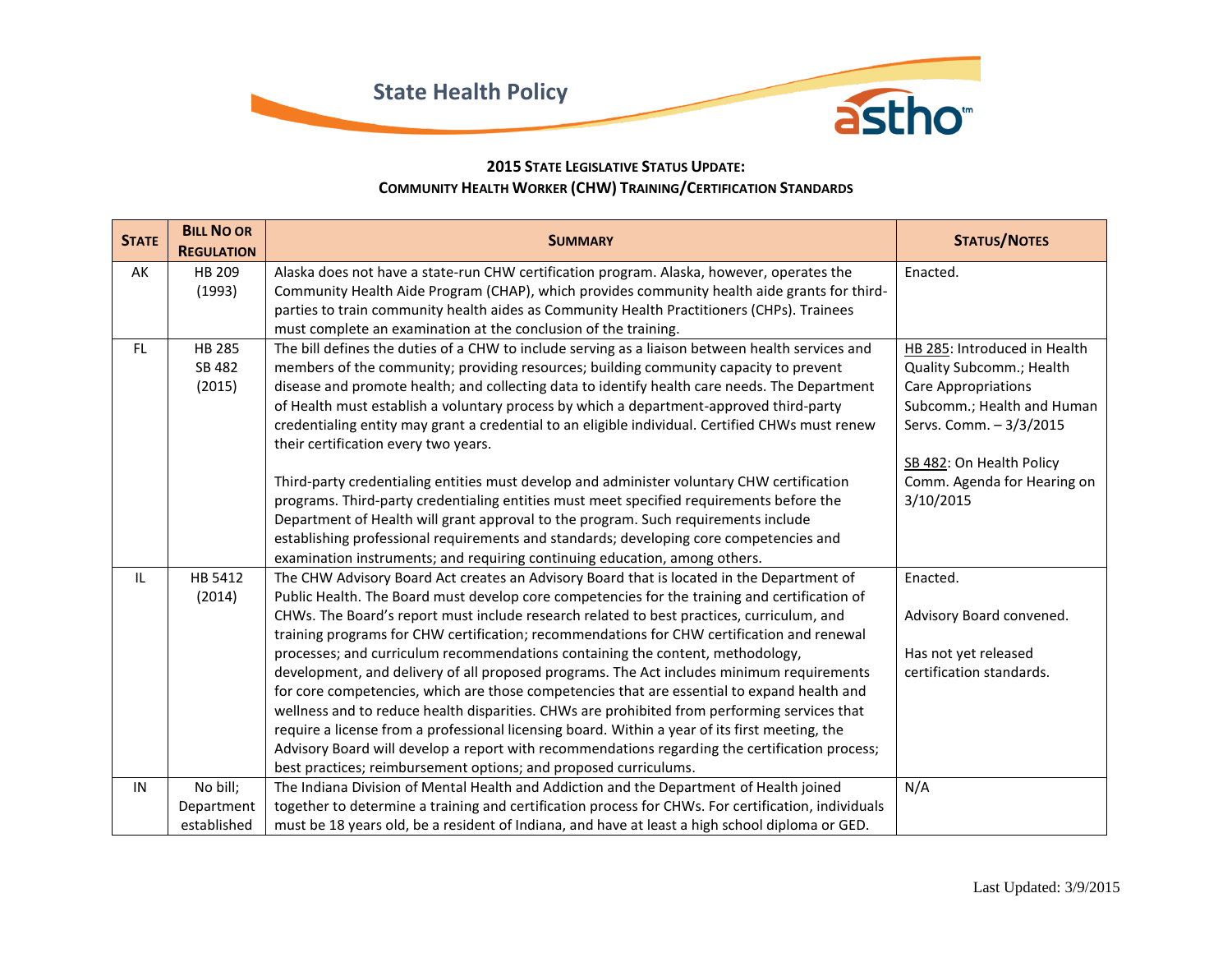| <b>STATE</b> | <b>BILL NO OR</b> |                                                                                                       |                                 |
|--------------|-------------------|-------------------------------------------------------------------------------------------------------|---------------------------------|
|              | <b>REGULATION</b> | <b>SUMMARY</b>                                                                                        | <b>STATUS/NOTES</b>             |
|              | (2013)            | The training program consists of a three-day training and a final exam. Upon completion of the        |                                 |
|              |                   | training program, the Certified CHW may serve individuals in outpatient medical/behavioral            |                                 |
|              |                   | settings, including hospitals, medical clinics, schools, churches, and community centers.             |                                 |
| MD           | HB 856            | The Department of Health and Mental Hygiene and the Maryland Insurance Administration must            | Enacted.                        |
|              | SB 592            | organize a stakeholder workgroup for CHWs' workforce development. The Workgroup must                  |                                 |
|              | (2014)            | make recommendations about training and credentialing for certification as nonclinical health         | Workgroup convened.             |
|              |                   | care providers and establish reimbursement and payment policies. By June 1, 2015, the Work            |                                 |
|              |                   | Group is to report to the Senate Education, Health and Environmental Affairs Committee, the           | Has not yet released            |
|              |                   | Senate Finance Committee, and the House Health and Government Operations Committee.                   | certification standards.        |
| MA           | H.4692            | The bill creates a Board of Certification of CHW that is located in the Department of Public          | Enacted. In effect Jan., 2012.  |
|              | (2010)            | Health. The Board has the power to develop a certification program for CHWs and to establish          |                                 |
|              |                   | the education, training, and experience requirements for certification. The Board also must           | Final certification regulations |
|              |                   | adopt continuing education requirements for biennial certification renewals, establish                | expected mid-2015.              |
|              |                   | disciplinary proceedings, and establish requirements for accepting out-of-state certifications.       |                                 |
|              |                   | Individuals eligible for certification must be at least 18 years old and of good moral character. All |                                 |
|              |                   | certification application fees, as established by the Secretary of Administration and Finance,        |                                 |
|              |                   | must be deposited in the Quality in Health Professions Trust Fund to support the certification        |                                 |
|              |                   | program. CHWs are prohibited from performing services that require a license from a                   |                                 |
|              |                   | professional licensing board.                                                                         |                                 |
|              |                   | The bill lists the relevant core competencies for the certification of CHWs, which includes           |                                 |
|              |                   | outreach methods and strategies; client and community assessment; effective communication;            |                                 |
|              |                   | culturally-based communication and care; health education for behavior change; support,               |                                 |
|              |                   | advocacy, and coordination of care for clients; application of public health concepts and             |                                 |
|              |                   | approaches; community capacity building; and writing and technical communication skills.              |                                 |
| MN           | HF 1078           | The bill allowed CHWs to participate in the Medicaid program and receive payment for care             | Enacted.                        |
|              | (2007)            | coordination and patient education services. In order to become a Medicaid provider, the CHW          |                                 |
|              |                   | must meet one of two requirements: (1) the CHW must be certified by the Minnesota State               |                                 |
|              |                   | Colleges and Universities System's CHW curriculum; or (2) under a grandfathering provision, the       |                                 |
|              |                   | CHW must have at least five years of supervised experience with an enrolled physician, a              |                                 |
|              |                   | registered nurse, or an advanced practice registered nurse. Individuals seeking certification         |                                 |
|              |                   | under the grandfathering provision must have completed the certification program by January           |                                 |
|              |                   | 2010 to continue receiving payment. All CHWs must continue to work under the supervision of           |                                 |
|              |                   | one of the aforementioned health professionals.                                                       |                                 |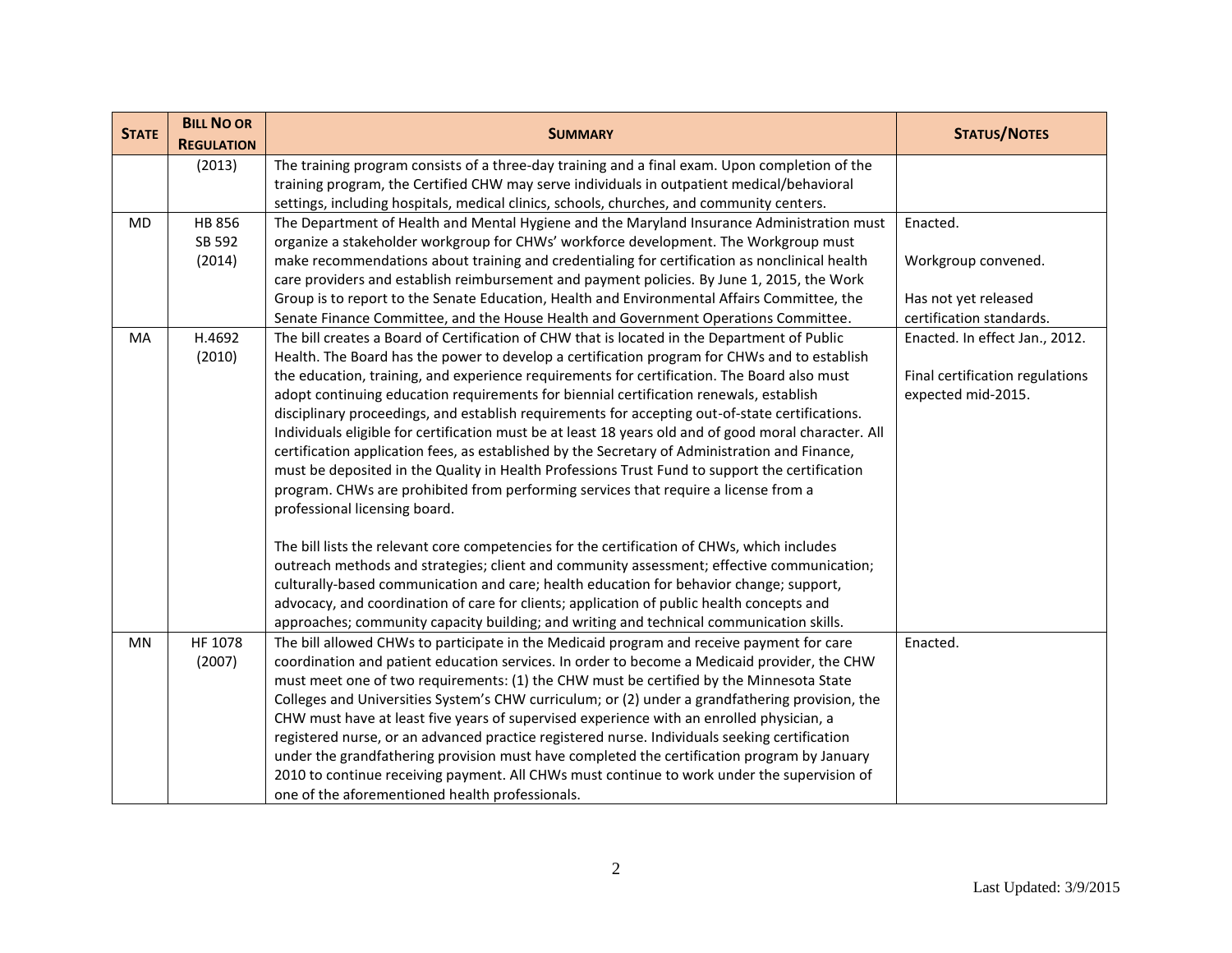| <b>STATE</b> | <b>BILL NO OR</b>               | <b>SUMMARY</b>                                                                                                                     | <b>STATUS/NOTES</b>                             |
|--------------|---------------------------------|------------------------------------------------------------------------------------------------------------------------------------|-------------------------------------------------|
|              | <b>REGULATION</b>               |                                                                                                                                    |                                                 |
|              | HF 3222                         | This bill expanded the types of health professionals that may supervise CHWs to include dentists                                   | Enacted.                                        |
|              | (2008)                          | and certified public health nurses who are operating under the direct authority of an enrolled                                     |                                                 |
|              |                                 | unit of government. The bill also includes a provision stating that care coordination and patient                                  | Amendment to HF 1078;                           |
|              |                                 | education services include, but are not limited to, oral health and dental care.                                                   | MINN. STAT. ANN. § 256B.0625.                   |
|              | SF 1504                         | This bill expanded the types of health professionals that may supervise CHWs to include mental                                     | Enacted.                                        |
|              | health professionals.<br>(2009) |                                                                                                                                    |                                                 |
|              |                                 |                                                                                                                                    | Amendment to HF 1078;                           |
|              |                                 |                                                                                                                                    | MINN. STAT. ANN. § 256B.0625.                   |
|              | Medicaid                        | Minnesota Health Care Programs (MHCP) covers diagnosis-related patient education services                                          | <b>MN Medicaid Provider</b>                     |
|              | Provider                        | provided by a CHW, so long as certain criteria are met: (1) MHCP requires General Supervision by                                   | Manual: CHWS.                                   |
|              | Manual                          | an MHCP-enrolled physician or APRN, certified public health nurse, dentist or mental health                                        |                                                 |
|              |                                 | professional; (2) A physician, APRN, dentist, certified public health nurse or mental health                                       |                                                 |
|              |                                 | professional must order the patient education service(s) and must order that they be provided                                      |                                                 |
|              |                                 | by a CHW; (3) The service involves teaching the patient how to effectively self-manage their                                       |                                                 |
|              |                                 | health or oral health in conjunction with the health care team; (4) The service is provided face-                                  |                                                 |
|              |                                 | to-face with the recipient in an outpatient, home or clinic, or other community setting; and (5)                                   |                                                 |
|              |                                 | The content of the educational and training program is a standardized curriculum consistent                                        |                                                 |
|              |                                 | with established or recognized health or dental health care standards. MHCP does not cover the                                     |                                                 |
|              |                                 | following services: (1) Social services, such as enrollment assistance, case management, or                                        |                                                 |
|              |                                 | advocacy delivered by a CHW; and (2) Interpreter services in conjunction with CHW services.                                        |                                                 |
|              | No bill;                        | Tougaloo College/Central Mississippi Area Health Education Center and the state Department of                                      | N/A                                             |
| MS           | Department<br>established       | Health joined together to establish a CHW certification program. The program will credential                                       |                                                 |
|              | (2012)                          | CHWs to provide services, such as conducting home visits, helping navigate the health system,                                      | A formal program has not yet<br>been announced. |
| <b>NE</b>    | No bill;                        | and connecting individuals to resources.<br>Nebraska's Department of Health and Human Services created a CHW training program that | N/A                                             |
|              | Department                      | consists of online and in-person modules. The training is for CHWs, Health Navigators, social                                      |                                                 |
|              | established                     | workers, nurses, and advocates. The online modules cover the core competencies, which include                                      |                                                 |
|              |                                 | organizational skills, documentation skills, assessment skills, and service coordination skills. The                               |                                                 |
|              |                                 | online modules also cover colorectal health, cardiovascular disease, breast health, and cervical                                   |                                                 |
|              |                                 | health. Following the online modules, in-person training covers the following topics: health                                       |                                                 |
|              |                                 | navigator roles and boundaries, communication, and cultural competency. At the completion of                                       |                                                 |
|              |                                 | the training, the CHW will receive a certificate of completion.                                                                    |                                                 |
| <b>NM</b>    | <b>SJM 76</b>                   | The Joint Memorial required the Department of Health to conduct a study on developing a                                            | Enacted.                                        |
|              | (2003)                          | Community Health Advocacy Program, which included the program's methods, structure,                                                |                                                 |
|              |                                 | financing, and implementation. The Joint Memorial defined community health advocates to                                            |                                                 |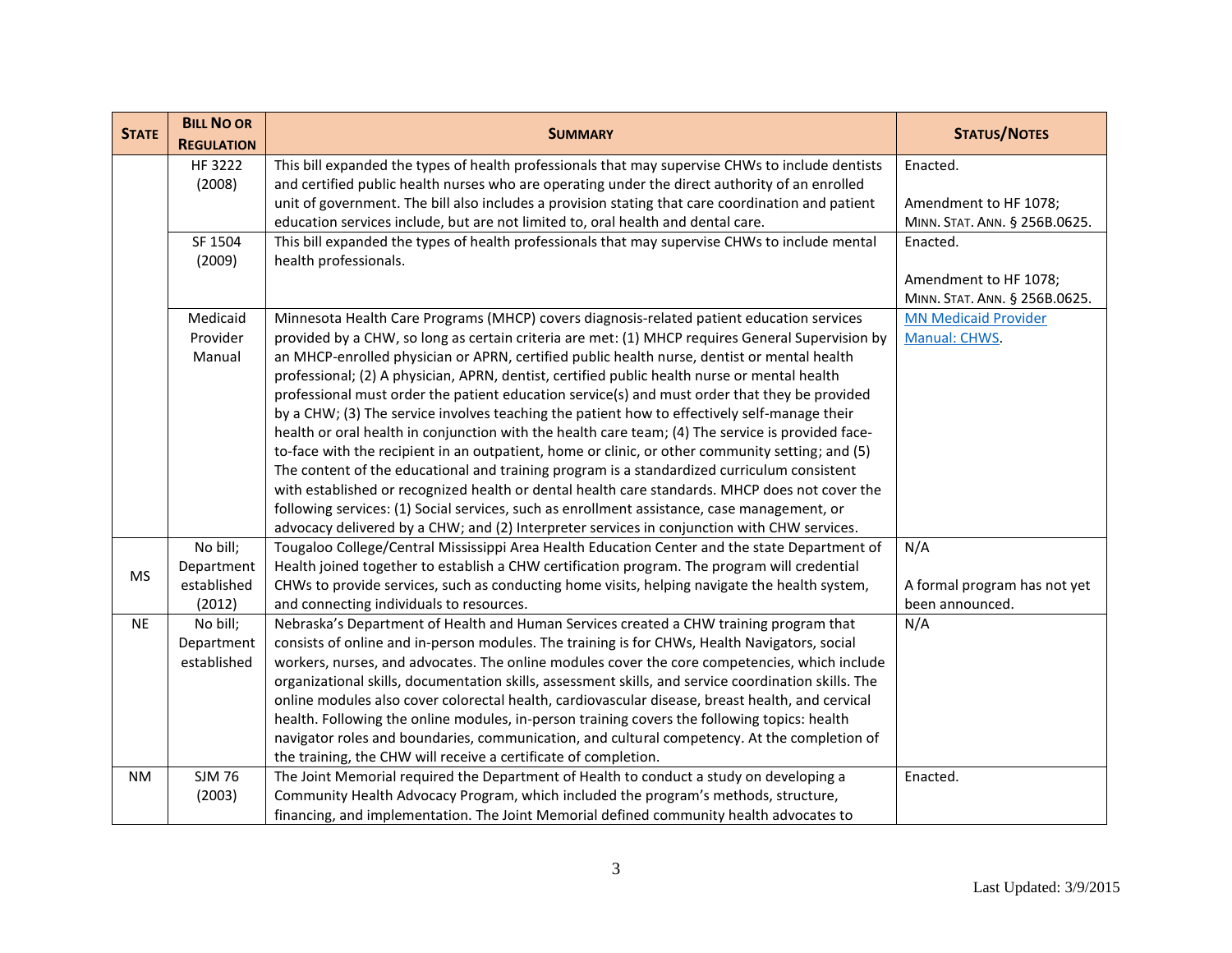| <b>STATE</b> | <b>BILL NO OR</b><br><b>REGULATION</b>                                                       | <b>SUMMARY</b>                                                                                            | <b>STATUS/NOTES</b>                                                |
|--------------|----------------------------------------------------------------------------------------------|-----------------------------------------------------------------------------------------------------------|--------------------------------------------------------------------|
|              |                                                                                              | include CHWs. As a result of the Joint Memorial, the Department of Health created the CHW                 |                                                                    |
|              |                                                                                              | Advisory Council in 2006, which issued CHW certification and training program                             |                                                                    |
|              |                                                                                              | recommendations to the legislature. These recommendations led to SB 58 below.                             |                                                                    |
|              | <b>SB 58</b>                                                                                 | The bill requires the Secretary of Health to promulgate certification rules for CHWs, such as             | Enacted.                                                           |
|              | (2014)                                                                                       | education, training, and experience; procedures for recertification; continuing education                 |                                                                    |
|              |                                                                                              | standards; and disciplinary actions. The bill creates the Board of Certification of CHWs (Board),         | Board convenes Mar. 2015                                           |
|              |                                                                                              | which makes recommendations to the Secretary of Health about education and certification                  | and will finalize requirements                                     |
|              |                                                                                              | requirements for CHWs to practice as Certified CHWS (CCHWs) through a voluntary certification             | by mid-2015.                                                       |
|              |                                                                                              | program. Each CHW is certified for two years. All fees collected during the certification process         |                                                                    |
|              |                                                                                              | must be used for the administration of the program. The Department must conduct criminal                  | Regulations issued Jan. 2015.                                      |
|              |                                                                                              | background checks, including fingerprinting, for all CHWs. All CHWs must maintain possession of           |                                                                    |
|              |                                                                                              | CHW certification documents at all times when performing duties as a CCHW. CHWs may not                   |                                                                    |
|              |                                                                                              | perform services that require a license from a professional licensing board.                              |                                                                    |
|              | N.M. CODE R.                                                                                 | The Board's duties and responsibilities are to make recommendations to the Secretary on: (1)              | Effective Jan. 30, 2015.                                           |
|              | \$7.29.5.1                                                                                   | standards and requirements for establishing and approving CHW education and training                      |                                                                    |
|              |                                                                                              | programs; (2) minimum education, training, experience, and other qualifications to become a               | The grandfathering process                                         |
|              |                                                                                              | CCHW trainer; (3) grandfathering requirements; (4) how to assess CHW competency; (5) core                 | will begin Spring 2015;<br>Curriculum certification will           |
|              |                                                                                              | competencies required for certification; and (6) the CCHWs scope of practice.                             | begin early 2016.                                                  |
|              |                                                                                              | To be grandfathered into the program, CHWs must provide proof that the applicant is at least 18           |                                                                    |
|              |                                                                                              | years old, verification of proficiency in core competencies, two letters of recommendation, and           | Scope of Practice: Community                                       |
|              |                                                                                              | documentation of at least 2,000 hours of work as a CHW in the previous two years, or at least             | Outreach; Community & Cultural                                     |
|              |                                                                                              | half-time CHW work in the previous five years. New CHW applicants must provide proof that the             | Liaison; System Navigation, Care                                   |
|              |                                                                                              | applicant is at least 18 years old, proof of completion of a department-approved training                 | Coordination, & Case                                               |
|              |                                                                                              | program that contains an examination for each of the core competencies, and provide at least a            | Management; Home Based                                             |
|              |                                                                                              | high school diploma or its equivalent. There are four levels of certification: (1) Generalist; (2)        | Support; Health Promotion &<br>Health Coaching; Community          |
|              |                                                                                              | Specialist I; (3) Specialist II; and (4) Specialist III. Specialty areas include, but are not limited to, | Assessment & Mobilization;                                         |
|              |                                                                                              | basic clinical support skills, heart health, chronic disease, behavioral health, maternal and child       | <b>Clinical Support</b>                                            |
|              |                                                                                              | health, and developmental disabilities. For recertification, individuals must provide proof of            |                                                                    |
|              |                                                                                              | meeting at least 30 hours of department-approved continuing education.                                    | Core Competencies: History of<br>the Profession; Effective         |
|              | The Department of Health may issue cease-and-desist orders to persons violating the CHW Act. |                                                                                                           | Communication Skills;                                              |
|              |                                                                                              | Violations may occur if the CCHW engages in or performs any act or service for which another              | Interpersonal Skills; Health                                       |
|              |                                                                                              | professional certificate, license, or other legal authority is required, unless he or she holds the       | Coaching Skills; Service                                           |
|              |                                                                                              | relevant professional certificate, license, or other legal authority. The Secretary will establish the    | Coordination Skills; Capacity<br>Building Skills; Advocacy Skills; |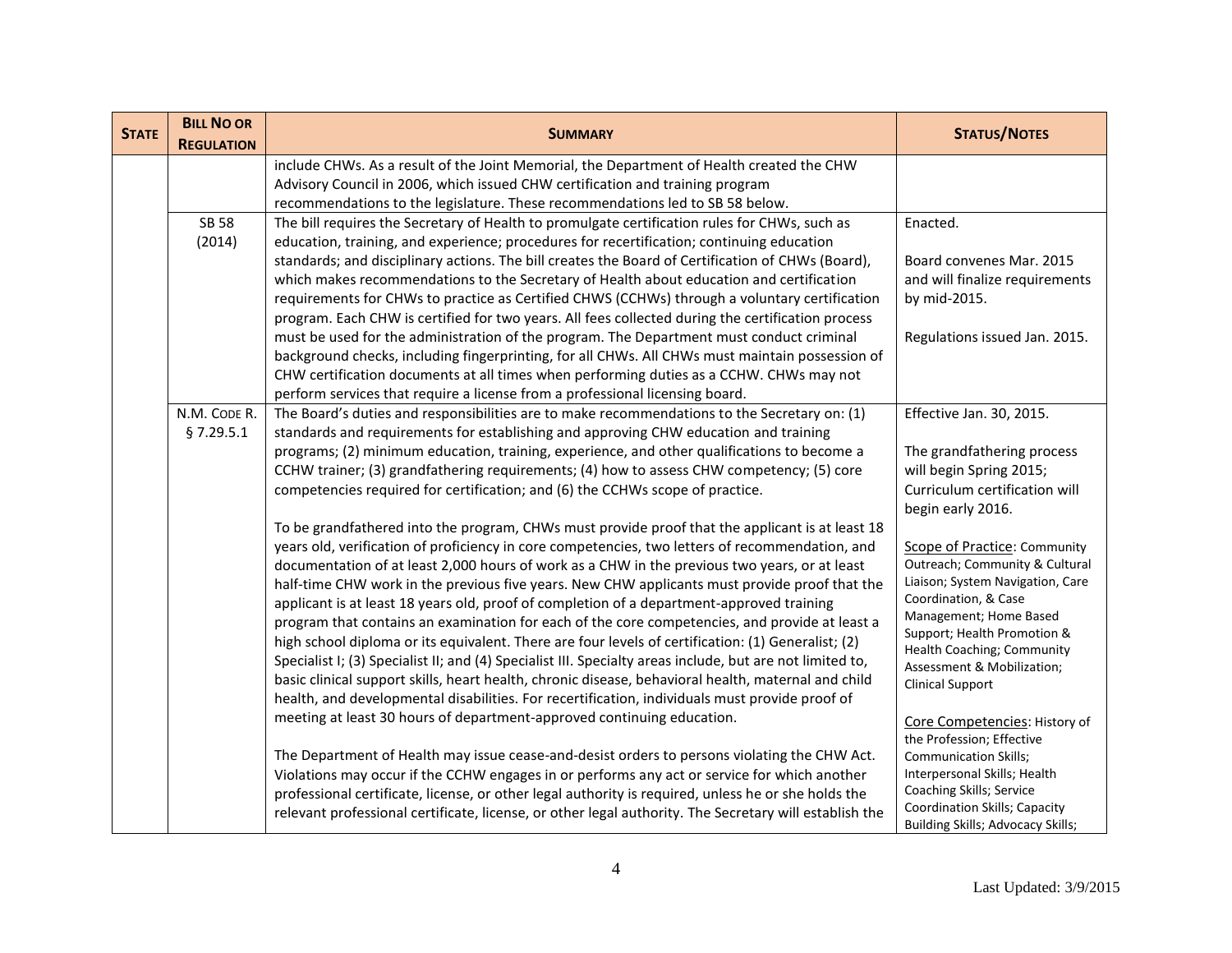| <b>STATE</b> | <b>BILL NO OR</b><br><b>REGULATION</b>          | <b>SUMMARY</b>                                                                                                                                                                                                                                                                                                                                                                                                                                                                                                                                                                                                                                                                                                                                                                                                                                                                                                                                                                                                                                                                                                                                                                                                                                                                                                                                                                                                                                                                 | <b>STATUS/NOTES</b>                                                                                                                            |
|--------------|-------------------------------------------------|--------------------------------------------------------------------------------------------------------------------------------------------------------------------------------------------------------------------------------------------------------------------------------------------------------------------------------------------------------------------------------------------------------------------------------------------------------------------------------------------------------------------------------------------------------------------------------------------------------------------------------------------------------------------------------------------------------------------------------------------------------------------------------------------------------------------------------------------------------------------------------------------------------------------------------------------------------------------------------------------------------------------------------------------------------------------------------------------------------------------------------------------------------------------------------------------------------------------------------------------------------------------------------------------------------------------------------------------------------------------------------------------------------------------------------------------------------------------------------|------------------------------------------------------------------------------------------------------------------------------------------------|
|              |                                                 | Public Health Division to a Certification Review Committee (Committee). The Committee will<br>conduct an individualized review of the grounds for action against a certificate and will<br>determine, by a majority vote, whether to pursue action against a certificate.                                                                                                                                                                                                                                                                                                                                                                                                                                                                                                                                                                                                                                                                                                                                                                                                                                                                                                                                                                                                                                                                                                                                                                                                      | <b>Technical Teaching Skills; Health</b><br><b>Outreach Skills; Community</b><br>Knowledge & Assessment; Clinical<br>Support Skills (optional) |
| <b>NY</b>    | No bill;<br>Department<br>established<br>(2010) | New York's Department of Health created the Community Health Worker Program, which trains<br>CHWs to provide basic health education, provide referrals for services, and provide support to<br>individuals when navigating the health care system. The Program only serves communities with<br>high rates of infant mortality, out-of-wedlock births, late or no prenatal care, teen pregnancies<br>and births, and births to low-income women.                                                                                                                                                                                                                                                                                                                                                                                                                                                                                                                                                                                                                                                                                                                                                                                                                                                                                                                                                                                                                                | N/A                                                                                                                                            |
| <b>NV</b>    | No bill;<br>Department<br>established<br>(2013) | Nevada's Department of Health and Human Services, Division of Public and Behavioral Health<br>created a CHW training pilot program that focuses on the Latino population in four counties.<br>Twelve individuals participated in the pilot program. CHWs in the program are bilingual in<br>English and Spanish and have established relationships with the communities they serve. The<br>training program consists of a three-day conference and specific training in personal safety,<br>determinants of health, interpersonal communications, and documentation, among others.<br>Following the conference, the program requires the completion of eighty hours of training in<br>diabetes, tobacco cessation, nutrition, public health preparedness, and HIV.                                                                                                                                                                                                                                                                                                                                                                                                                                                                                                                                                                                                                                                                                                             | N/A                                                                                                                                            |
| ND.          | SB 2321<br>(2015)                               | The Department of Health must create a CHW certification program. The health council must<br>adopt rules to implement the program, which must include education, experience, and training<br>requirements as well as continuing education standards, among others. The Department of<br>Health must conduct criminal background checks on each applicant. Certified CHWs must renew<br>their certification every three years and conduct ten hours of continuing education.<br>A certified CHW's scope of practice includes only those activities authorized within the bill. The<br>bill defines a CHW's scope of practice to include informal counseling and education services;<br>interventions; care coordination; case management; facilitation of access to health care, dental<br>care, and social services; and health and dental screenings. Certified CHWs must not engage in<br>or perform any act or service for which another professional certificate or license is required.<br>The bill does not prevent or restrict the practice, services, or activities of any individual dually<br>certified as both a CHW and a licensed or certified health care professional.<br>Medical assistance coverage must include reimbursement for a certified CHW's services if the<br>individual provides for the coordination of care and education services and if those services are<br>provided under the supervision of a physician or other health care professional. | Passed the Senate (47-0);<br>Referred to House Human<br>Servs. Comm. - 3/4/2015                                                                |
| OН           | <b>HB95</b><br>(2003)                           | The bill requires the Ohio Board of Nursing to issue and renew CHW certificates. The<br>certifications are to be renewed biennially, so long as the CHW completed the required                                                                                                                                                                                                                                                                                                                                                                                                                                                                                                                                                                                                                                                                                                                                                                                                                                                                                                                                                                                                                                                                                                                                                                                                                                                                                                 | Enacted.                                                                                                                                       |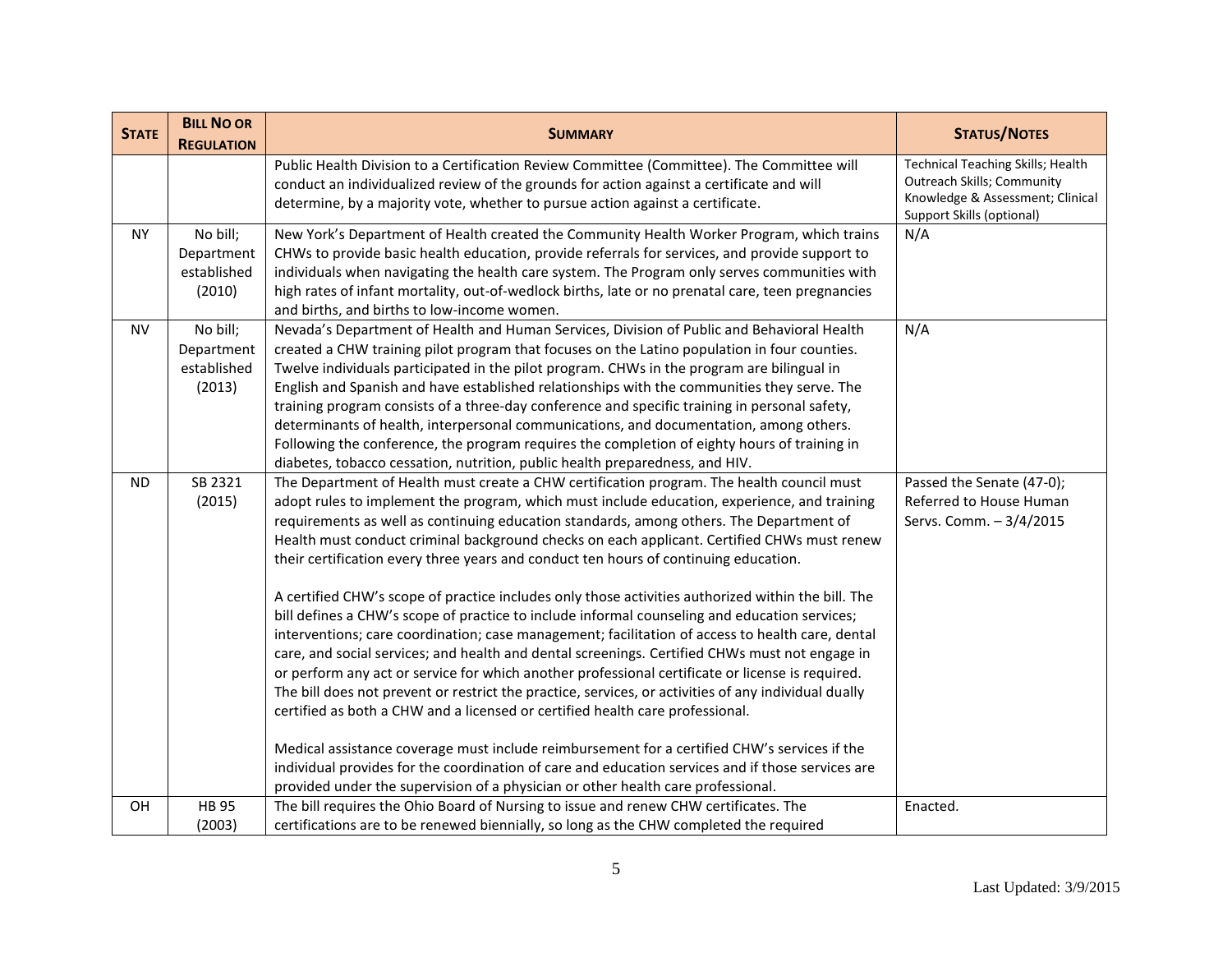| <b>STATE</b> | <b>BILL NO OR</b> | <b>SUMMARY</b>                                                                                                                                                                                                                                                                                                                                                                                                                                                                                                                                                                                                                                                                                                                                                                                                                                                                                                                  | <b>STATUS/NOTES</b>                                                                                                         |
|--------------|-------------------|---------------------------------------------------------------------------------------------------------------------------------------------------------------------------------------------------------------------------------------------------------------------------------------------------------------------------------------------------------------------------------------------------------------------------------------------------------------------------------------------------------------------------------------------------------------------------------------------------------------------------------------------------------------------------------------------------------------------------------------------------------------------------------------------------------------------------------------------------------------------------------------------------------------------------------|-----------------------------------------------------------------------------------------------------------------------------|
|              | <b>REGULATION</b> |                                                                                                                                                                                                                                                                                                                                                                                                                                                                                                                                                                                                                                                                                                                                                                                                                                                                                                                                 |                                                                                                                             |
|              |                   | continuing education and met the other Board requirements. The Board of Nursing may also<br>charge a fee of \$35 for a certification application and up to a \$15 fee for the written verification<br>of CHW certificates sent to other jurisdictions. To be eligible to apply for a CHW certification, an<br>individual must be at least 18 years old, have a high school diploma, complete the CHW training<br>program, and pass a criminal background check. While operating as a CHW, the CHW must be<br>supervised by a health professional at all times. The bill restricts CHWs from performing services<br>that require a license from a professional licensing board.                                                                                                                                                                                                                                                  |                                                                                                                             |
|              | HB 303            | The bill removes the requirement that the Board of Nursing approve a certified CHW peer                                                                                                                                                                                                                                                                                                                                                                                                                                                                                                                                                                                                                                                                                                                                                                                                                                         | Enacted.                                                                                                                    |
|              | (2012)            | support group. The Board of Nursing may not impose a fee greater than \$15 for verification of<br>the individual's CHW certificate to another jurisdiction. If any individual or governmental entity<br>employs a certified CHW to provide services and is aware of any activity that would be grounds<br>for disciplinary actions, they must report the certified CHW's activities to the Board of Nursing.                                                                                                                                                                                                                                                                                                                                                                                                                                                                                                                    | Amendment to HB 95; OHIO<br>REV. CODE ANN. § 4723.06; OHIO<br>REV. CODE ANN. § 4723.08 OHIO<br>REV. CODE ANN. § 4723.34.    |
| <b>OR</b>    | HB 3650<br>(2011) | The bill requires the Oregon Health Authority to develop education and training requirements.<br>Such requirements must also meet the Centers for Medicare and Medicaid Services (CMS)<br>requirements to qualify for federal financial participation. As a result of the bill, much of the<br>policy decisions were established through regulation.<br>The Oregon Health Policy Board established the Non-Traditional Health Worker Subcommittee<br>to create core competencies and education and training requirements for CHWs. The core<br>competencies include outreach and mobilization; community liaising; care management, care<br>coordination, and system navigation; and health promotion and coaching. The Subcommittee<br>recommended a minimum of 80 core curriculum contact hours, a state-wide oversight of<br>training programs, strategies for continuing education, and a renewal process every three years | Enacted.<br>Relevant regulations:<br>OR. ADMIN. R. 333-002-0320<br>OR. ADMIN. R. 333-002-0325<br>OR. ADMIN. R. 333-002-0370 |
|              |                   | that includes the completion of twenty hours of continuing education. Those wishing to seek<br>CHW certification must be at least 18 years old. All applicants are also subject to a criminal<br>background check. A health professional must supervise a CHW in order for Medicaid to<br>reimburse the CHW for services provided.                                                                                                                                                                                                                                                                                                                                                                                                                                                                                                                                                                                              |                                                                                                                             |
| <b>RI</b>    | H 5633<br>(2011)  | The bill establishes the Commission for Health Advocacy and Equity to address health equity and<br>disparity issues in the state. Specifically, the Commission must make recommendations for<br>increasing the diversity of the health care workforce. Such recommendations may include the<br>recruitment, assignment, training, and employment of CHWs. CHWs may perform services such<br>as advocating on behalf of individuals for benefits or services, connecting individuals to<br>appropriate services, and working with community-based health organizations to help<br>individuals with chronic diseases receive adequate care, among others.                                                                                                                                                                                                                                                                         | Enacted.                                                                                                                    |